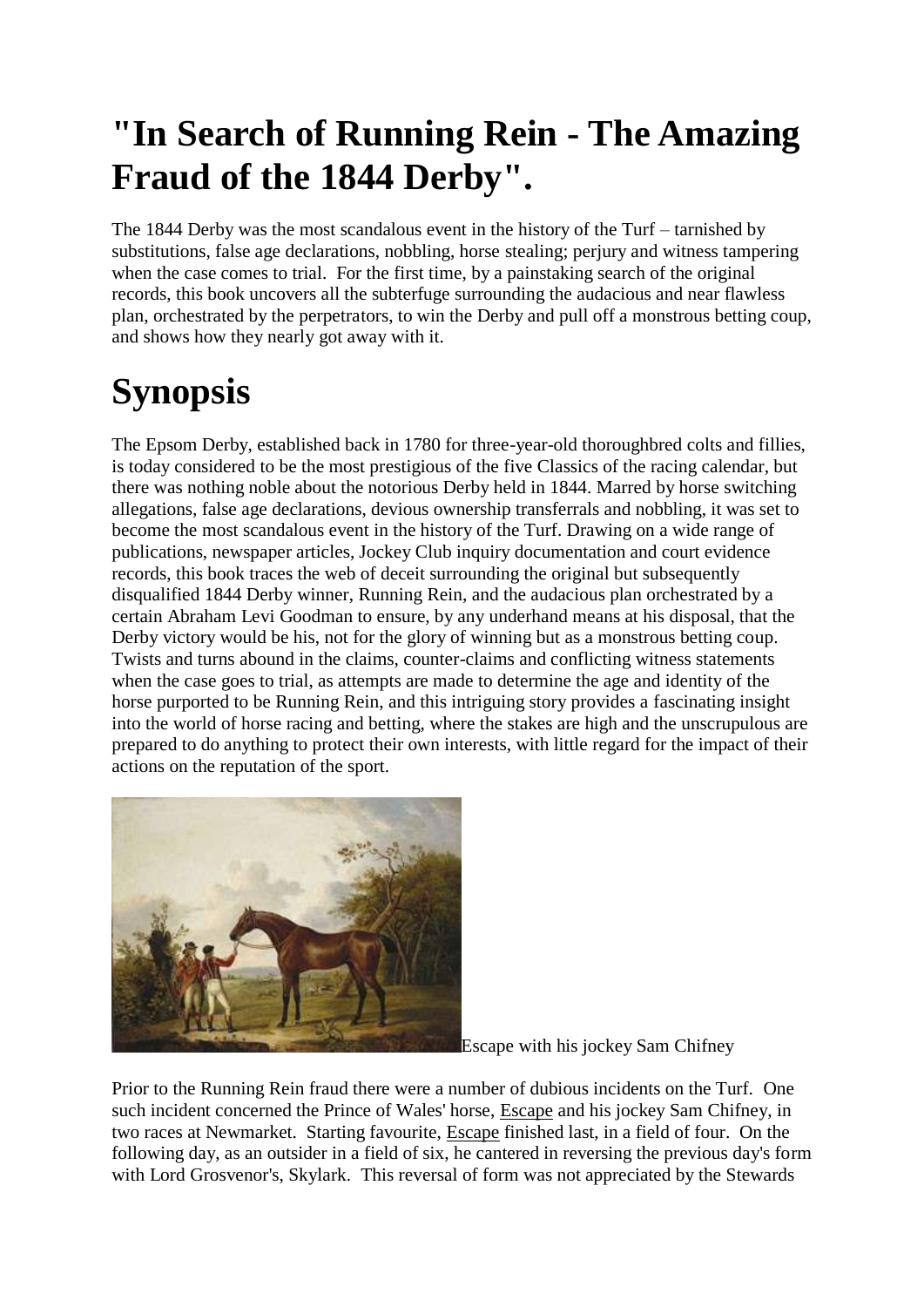of The Jockey Club, who instructed the Prince that should he continue to employ Chifney no gentleman would start against him. These accusations caused the Prince, who refused to dismiss Chifney, to turn his back on Newmarket.



Thomas Rowlandson's caricature of the hell master, William Crockford, owner of Ratan, the second favourite for the Derby, who was reputedly nobbled.



Sultan

[Sultan](http://www.bloodlines.net/TB/Bios/Sultan.htm) was bred by William Crockford, and was by far the best horse he ever owned. He was a winner of fourteen races and finished second in the Derby to the Duke of Portland's, Tiresias. He was one of the great stallions of the nineteenth century, being champion sire from 1832 to 1837. He was the sire of Bay Middleton, the winner of the Two Thousand Guineas and the Derby, in 1836.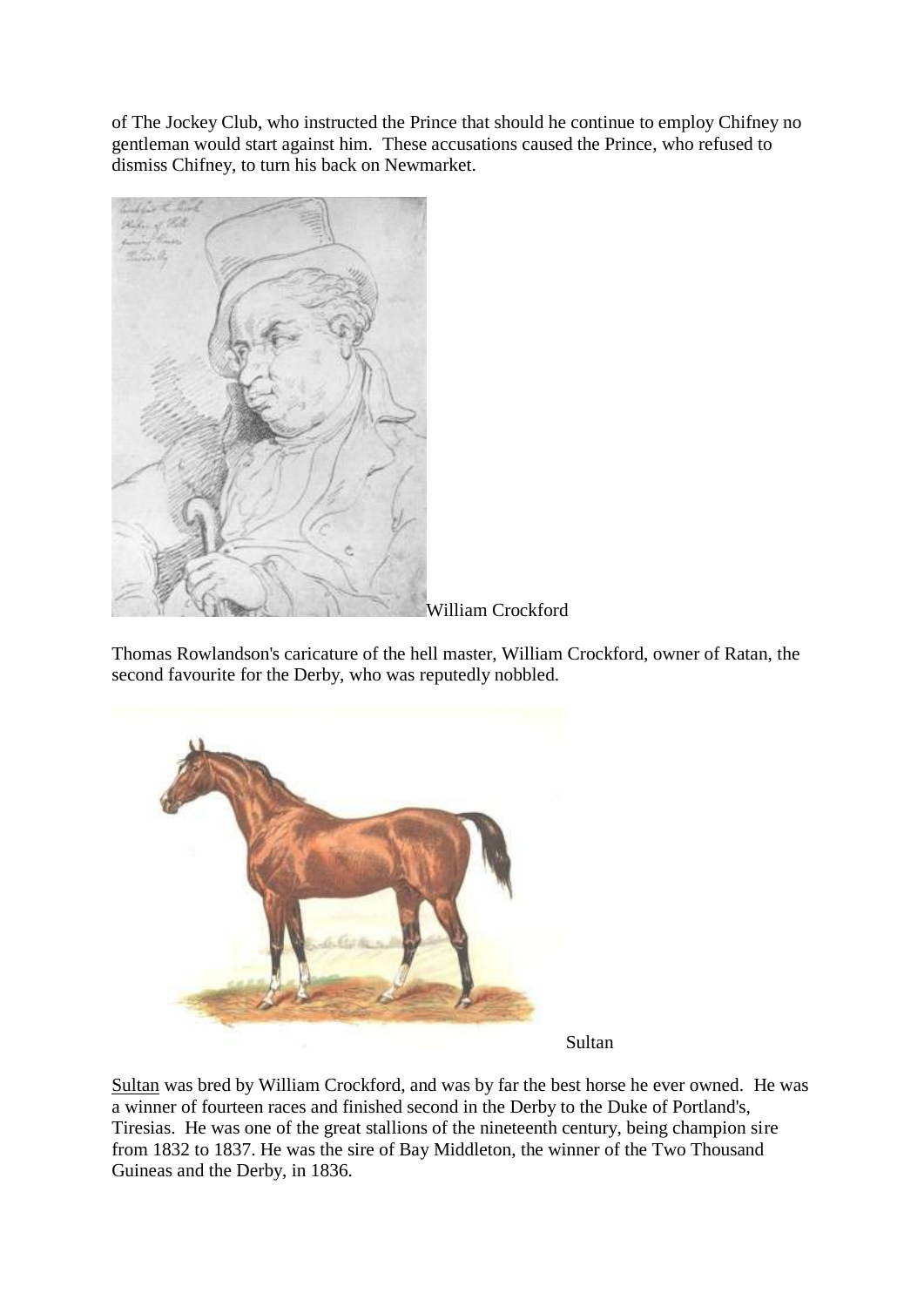

John Gully was one of the remarkable racing men of the nineteenth century, rising from the humblest of backgrounds to positions of affluence and honour. From his humble beginnings as a butcher he became a prizefighter, publican, hell-keeper, bookmaker, racehorse owner and finally a member of Parliament. He was a great rival of William Cockford, and equally suffered at the hands of the robbers in the 1844 Derby.



Venison

[Venison](http://www.bloodlines.net/TB/Bios/Venison.htm) was the sire of The Ugly Buck. Like [Gladiator,](http://www.bloodlines.net/TB/Bios2/Bios-G/Gladiator.htm) whom he finished behind in the Derby, he was by [Partisan.](http://www.bloodlines.net/TB/Bios2/Bios-P/Partisan.htm) He was one of the finest moulded horses ever seen. His graceful, sweeping action, great courage, and perfect symmetry, carried his deer-like resemblance to the utmost extent. Nearly all his stock were small with grey hairs in their coat - The Ugly Buck being an exception. He was champion stallion on two occasions.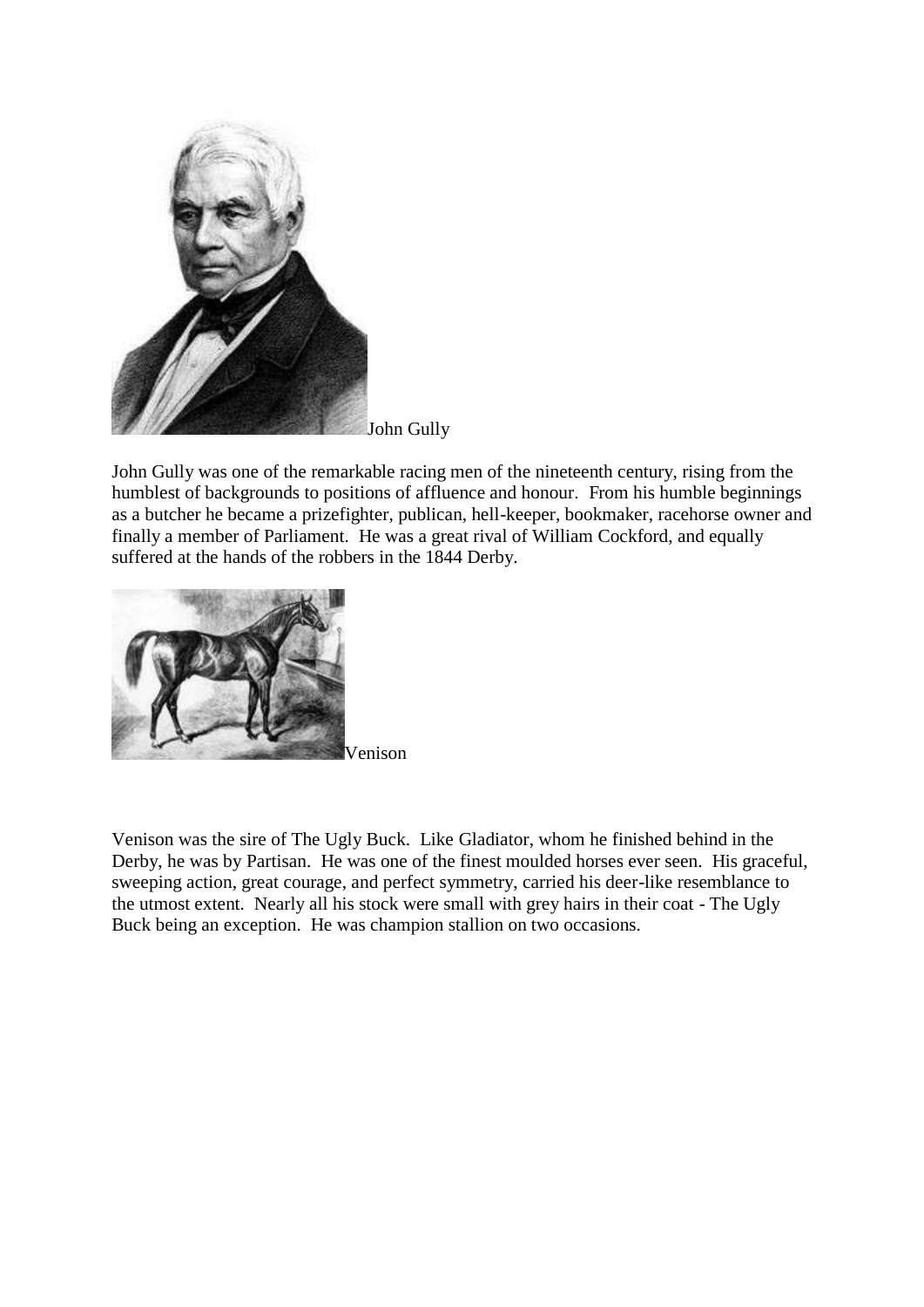



[Denton Hall,](http://www.bloodlines.net/TB/Breeders/Photos/DentonPark/DentonPark.htm) near Otley, Yorkshire, birthplace of Thomas, Lord Fairfax (1612-1671), owner of [Fairfax's Morocco Barb.](http://www.bloodlines.net/TB/Summaries/FairfaxMoroccoBarb.htm) The original building was twice destroyed by fire before the present hall was built in 1778. The Ibbetson family, a wealthy land owning and cloth merchanting dynasty, acquired the Hall in 1716 from the 6th Lord Fairfax. It was at Denton Hall that Sir Charles Henry Ibbetson bred the Gladiator colt, eventually named Maccabeus, and who was substituted for Running Rein to win the 1844 Derby.



Gladiator

[Gladiator,](http://www.bloodlines.net/TB/Bios2/Bios-G/Gladiator.htm) the sire of Maccabeus, from a painting by V.J.Cotlison. He ran only once, being second to [Bay Middleton,](http://www.bloodlines.net/TB/Bios2/BayMiddleton.htm) in the 1836 Derby. He was favourite for the St.Leger but owing to lameness was unable to run and was retired to stud. Running Rein (Maccabeus), the illegal winner of the 1844 Derby, was from his first crop. [Gladiator](http://www.bloodlines.net/TB/Bios2/Bios-G/Gladiator.htm) was probably a far better racehorse than his second place in the 1836 Derby would suggest. He was one of the great stallions of the nineteenth century, and a tremendous influence in France through his son, Fitz-Gladiator. He was the sire of [Queen Mary,](http://www.bloodlines.net/TB/Bios/QueenMary.htm) one of the most influential broodmares of the nineteenth century. In France he sired two winners of the Prix du Jockey Club and three winners of the Prix Diane.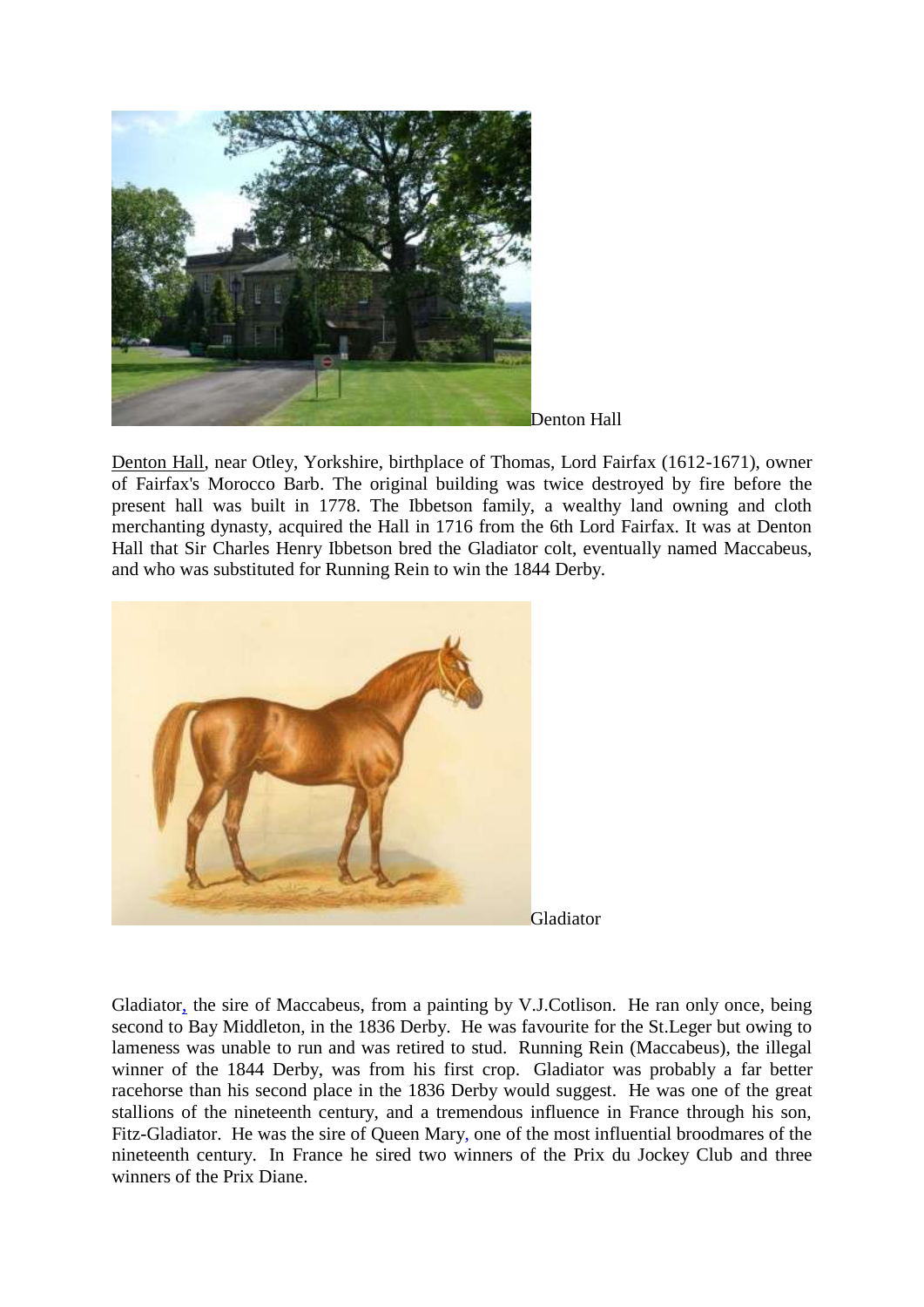

Queen Mary and Blink Bonny

[Queen Mary](http://www.bloodlines.net/TB/Bios/QueenMary.htm) was a daughter of [Gladiator.](http://www.bloodlines.net/TB/Bios2/Bios-G/Gladiator.htm) She was one of the truly great broodmares of the nineteenth century, who founded a dynasty that still thrives to this day. She was the dam of the amazing Blink Bonny, one of the few fillies to have won both the Derby and the Oaks. The recent Two Thousand Guineas winners, Rock of Gibraltar and Refuse to Bend; and the St.Leger winner, Mastery, trace to her in direct female line. Another direct desendant is Peeress, winner of the 2006 Lockinge Stakes, who had her first runner, Ladyship, in 2011. The 2012 Wood Memorial winner at Aqueduct, Gemologist, is also a descendant of Queen Mary, through her second daughter, Braxey.



[Sutton House](http://www.bloodlines.net/TB/Breeders/Photos/SuttonHouse/SuttonHouse.htm) at Norton-on-Derwent in North Yorkshire was constructed in 1789 with later alterations in the 19th and 20th centuries. The stable featured nine stalls that still exist with the original partitions and mangers. Dr.Charles Cobb bred the genuine Running Rein here and his full sister, Genuine.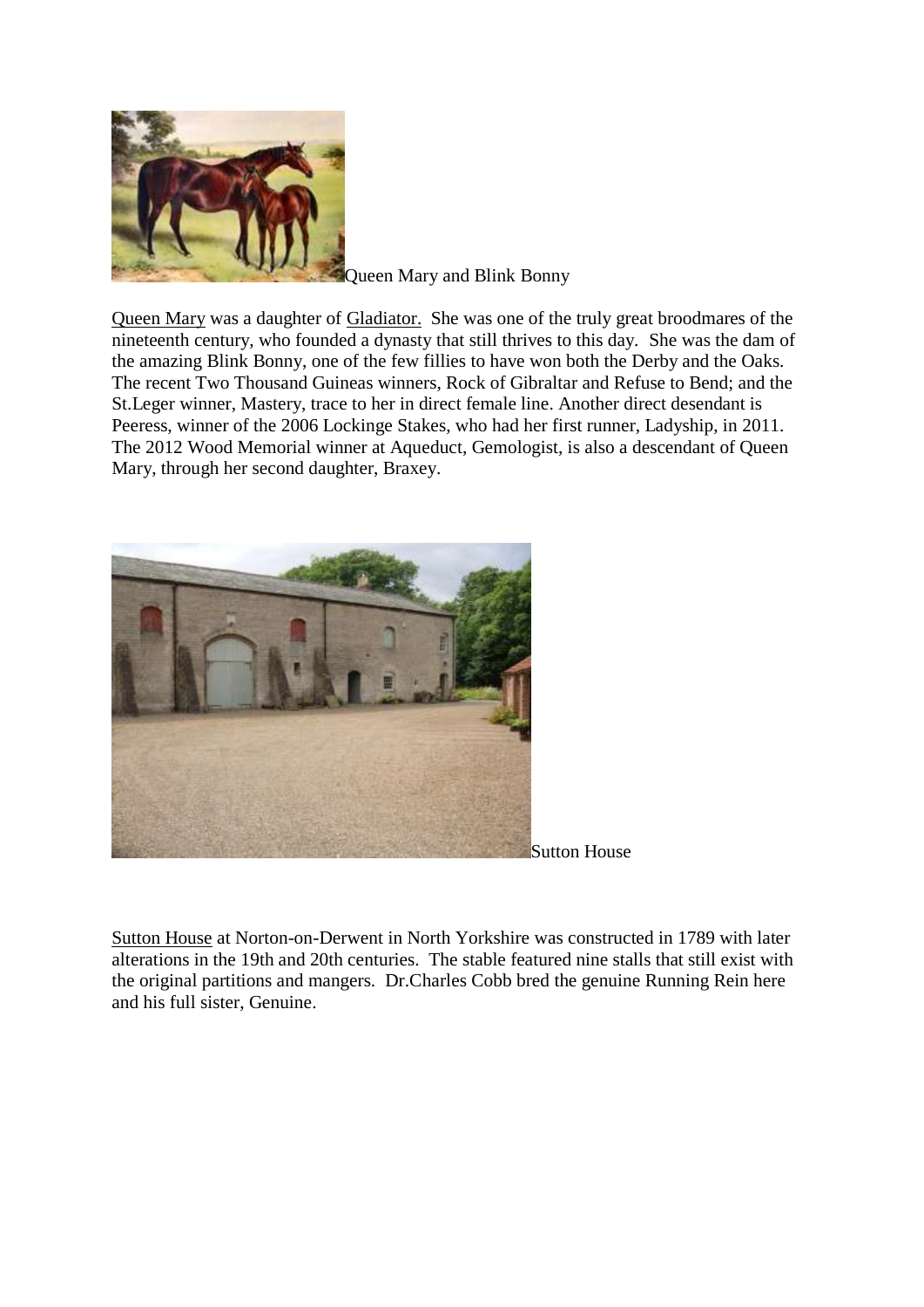

The Saddler

Mr.Wagstaff's, [The Saddler,](http://www.bloodlines.net/TB/Bios2/TheSaddler.htm) sire of the real Running Rein, with his trainer Leonard Hessletine and jockey Jem Chapple, at Doncaster. In 1831 [The Saddler](http://www.bloodlines.net/TB/Bios2/TheSaddler.htm) won the York St.Leger, was placed second in the Doncaster St.Leger, and won the Doncaster Cup. He was purchased by Squire Osbaldeston and was fairly well regarded at stud, being the sire of the One Thousand Guineas and Park Hill Stakes winner Sorella, in the same year as the Running Rein fraud. [The Saddler](http://www.bloodlines.net/TB/Bios2/TheSaddler.htm) died in 1847 in passage to Ostend on his way to Bohemia.



Running Rein

Maccabeus, alias Running Rein, illegal winner of the 1844 Derby. After the Derby he was acquired by the veterinary surgeon, Owen Henry Parry, who changed his name to Zanoni. He ran unsuccessfully as a genuine five-year-old in the Ascot Gold Vase and York County Cup. He was exported to Russia, where he was greatly revered as a stallion.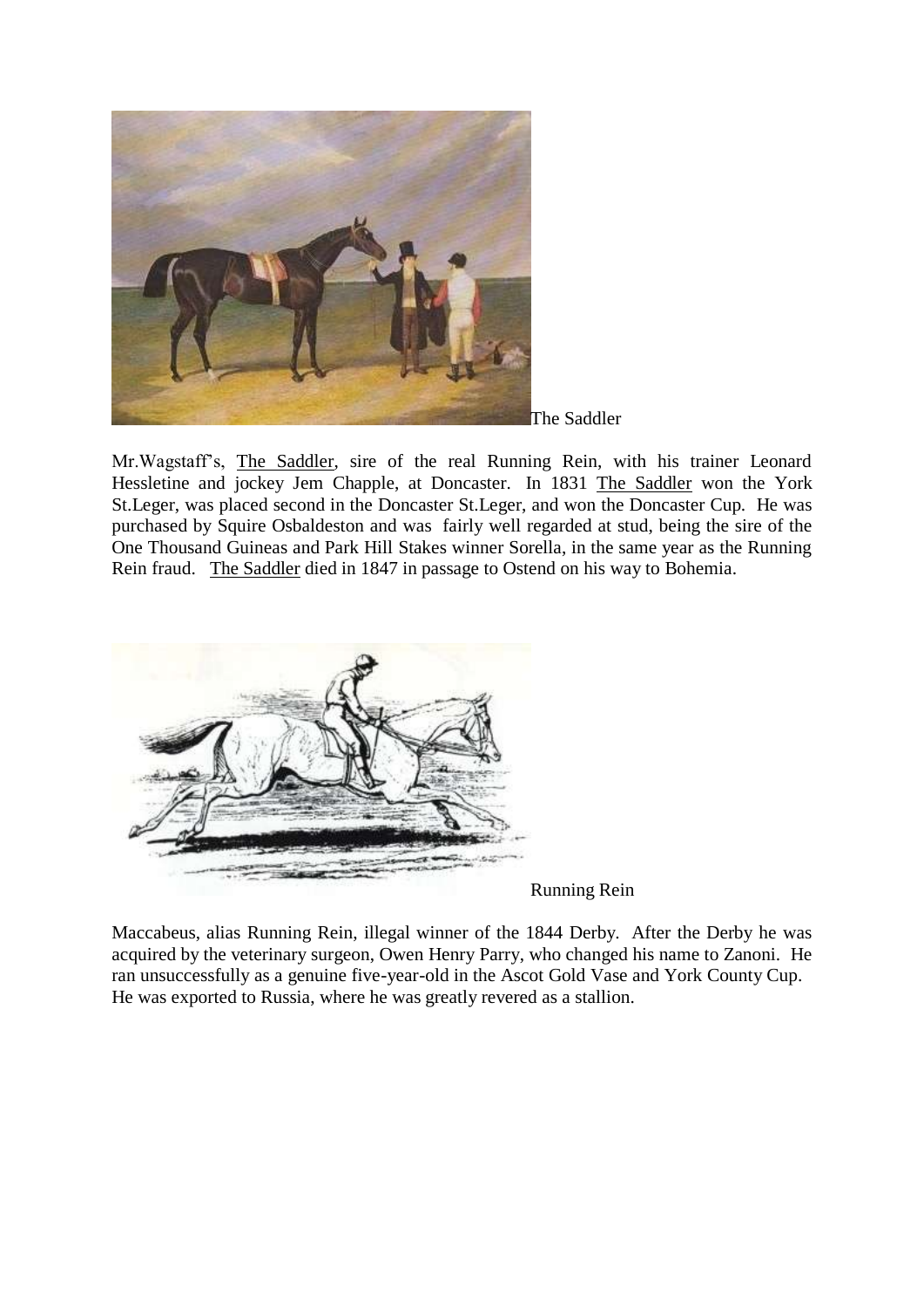

The Golden Lion, Newmarket

The Golden Lion, in Newmarket High Street. Running Rein was taken to the stables at the rear, to be examined, following the objection to his victory in the Fifty Pound Plate. The Duke of Rutland requested the horse's teeth be examined but Goodman refused, preferring to call on witnesses to support the qualification of the horse. William Cooper, the trainer of [Orlando,](http://www.bloodlines.net/TB/Bios2/Bios-NO/Orlando.htm) also had his stables at the rear of The Golden Lion.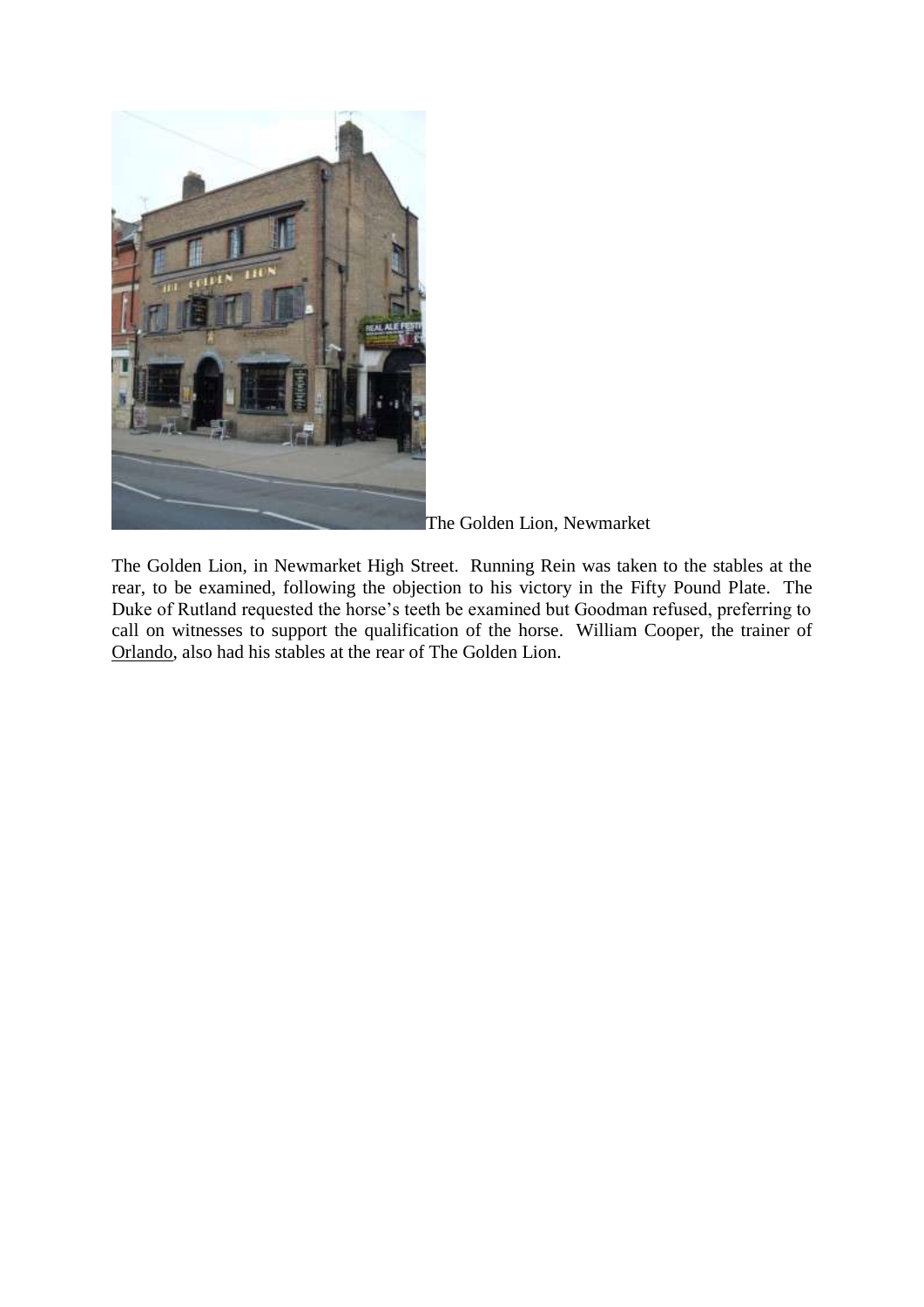Maltin May 21' 1044 The cole food by the Sarten out of that, which Is the to be out of man, when he lift my stable, ting, with a small white stars on his foreleast lig forthe whether his ears were let me dose or with - war do I know est me de lad a white lieb - the whitten it was in my acrossic last year, says, he had not. Jam en your un perlip I certify this letter is me I necessared for m. Cold & maclin Chas Roty o Hort chin in to one I wrote him Wilmps my hand Gilbert Hin and veal -

Letter from Dr Charles Cobb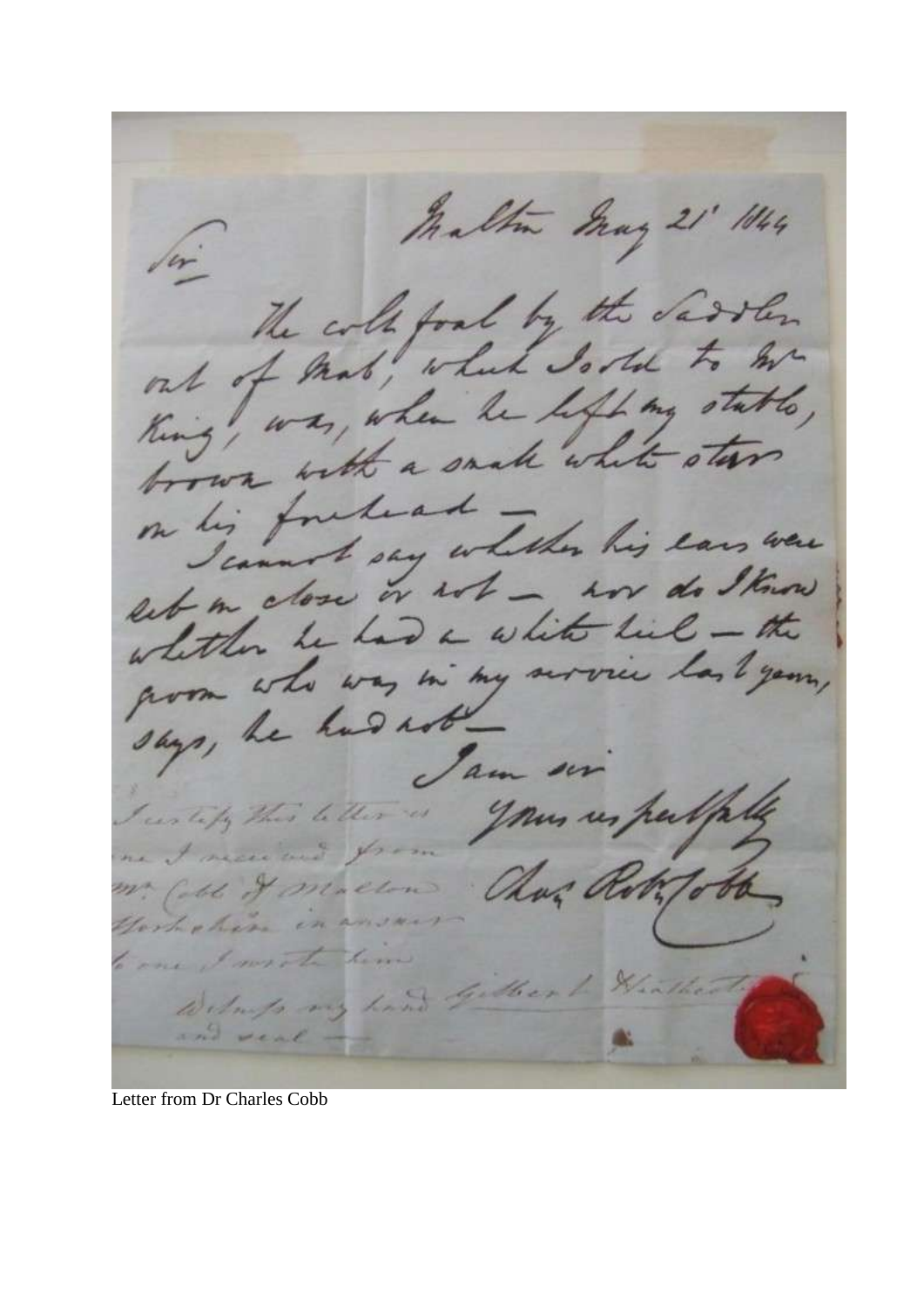Letter from Dr.Charles Cobb, the breeder of The Saddler colt, the genuine Running Rein, to Sir Gilbert Heathcote, the senior Steward at Epsom, describing the colouring of the horse. (Courtesy Weatherbys)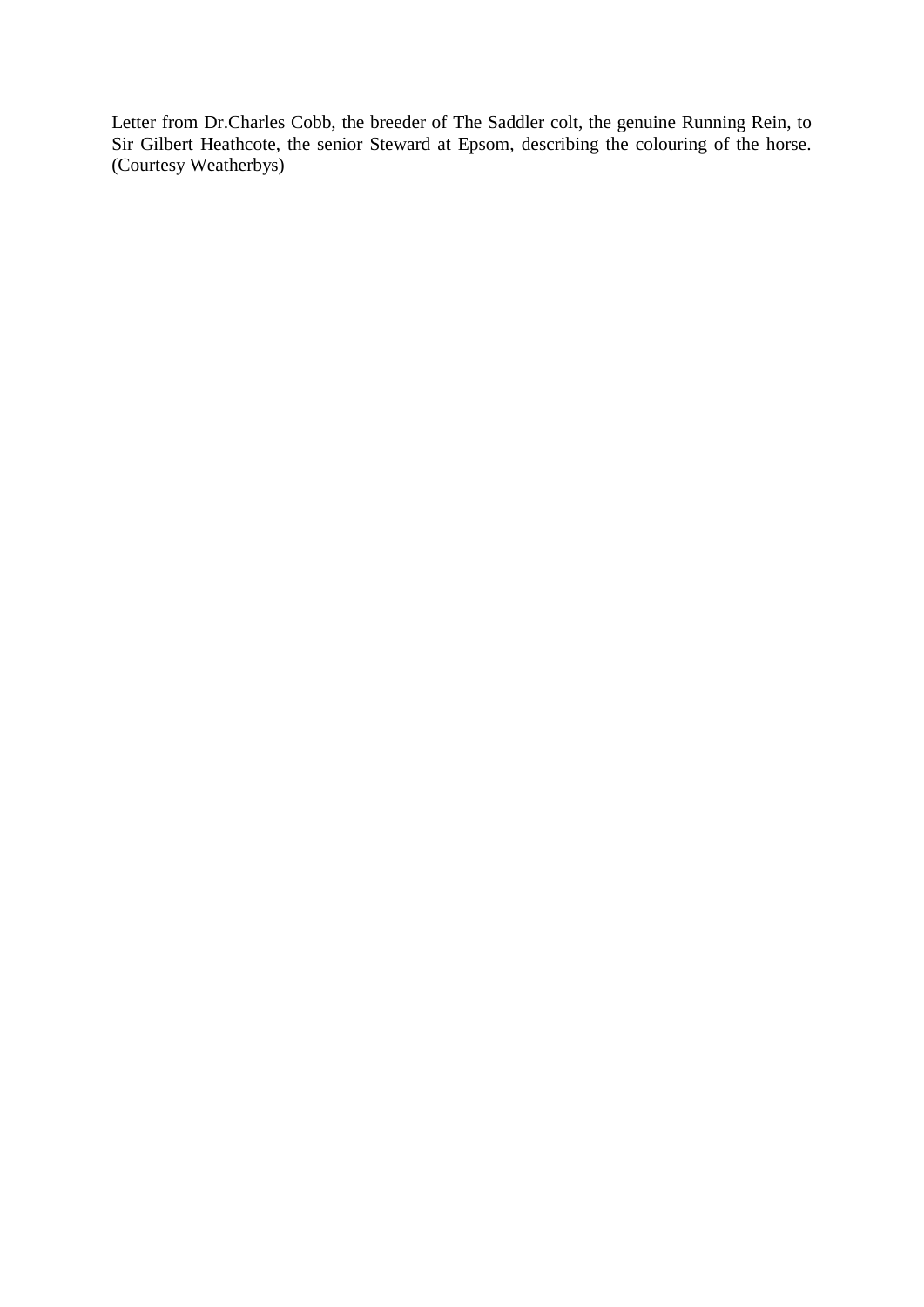Un the Mewas The tair. bel a NZ hime  $d\mu$ y en Jang river May 22 Ml Mast W. Theor

Letter from Sir Gilbert Heathcote and Baron de Tessier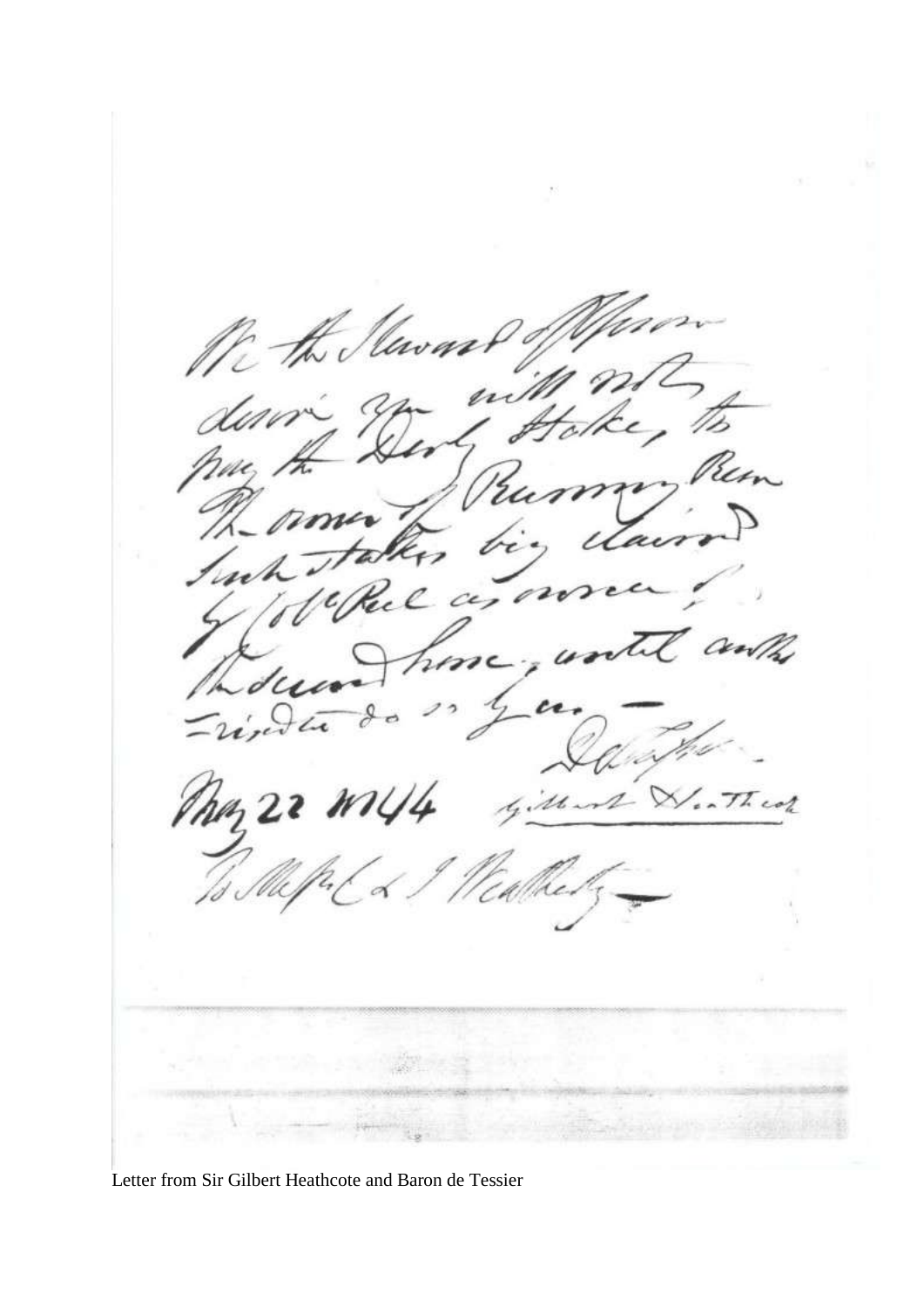Letter from Sir Gilbert Heathcote and Baron de Tessier requesting Weatherbys to withhold payment of the Derby Stake to Alexander Wood. (Courtesy Weatherbys)



[Orlando,](http://www.bloodlines.net/TB/Bios2/Bios-NO/Orlando.htm) the ultimate winner of the 1844 Derby. Although [Orlando](http://www.bloodlines.net/TB/Bios2/Bios-NO/Orlando.htm) was not favoured among correspondents for the Derby, he proved himself to be a very good horse. He was champion stallion on three occasions.



Hoof of Orlando, winner of the 1844 Derby. Courtesy of Michael Bell.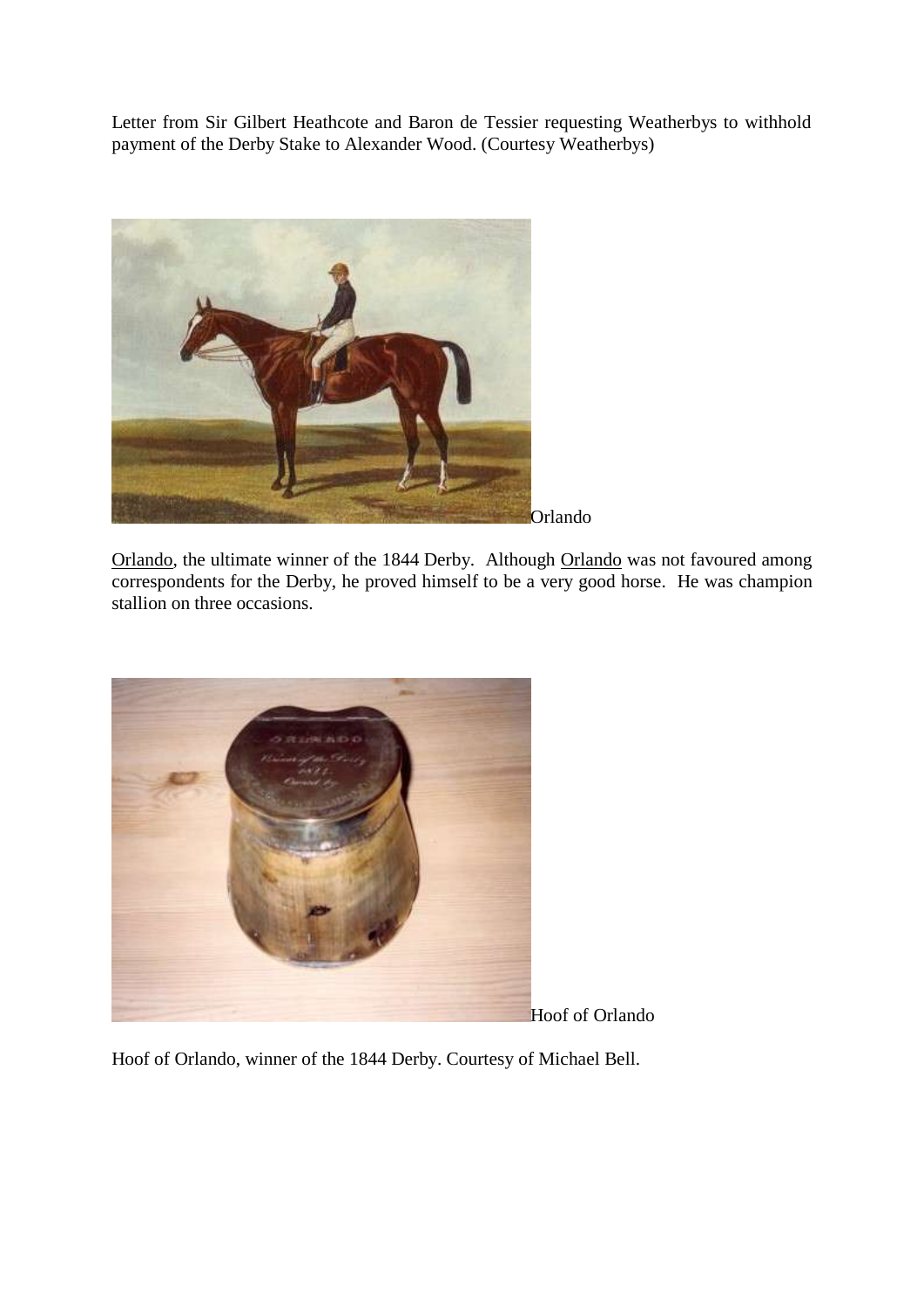

Orlando and Running Rein

[Orlando](http://1844derbyfraud.com/) and Running Rein: two excellent specimens of the thoroughbred racehorse. [Orlando](http://1844derbyfraud.com/) was described as the most beautiful of all Touchstone's sons; whilst Running Rein, under his new name of Zanoni, when exported to Russia, as a stallion, was very much admired and considered a horse of very great style and beauty.



Touchstone

[Touchstone,](http://www.bloodlines.net/TB/Bios2/Touchstone.htm) sire of [Orlando,](http://www.bloodlines.net/TB/Bios2/Bios-NO/Orlando.htm) was one of the great racehorses of the mid-19<sup>th</sup> century. He won the St.Leger and was twice a winner of the Doncaster and Ascot Gold Cups. Neither distance nor the state of the ground made any difference to him. He never began well but he could stay forever and his immense speed soon brought him to the fore.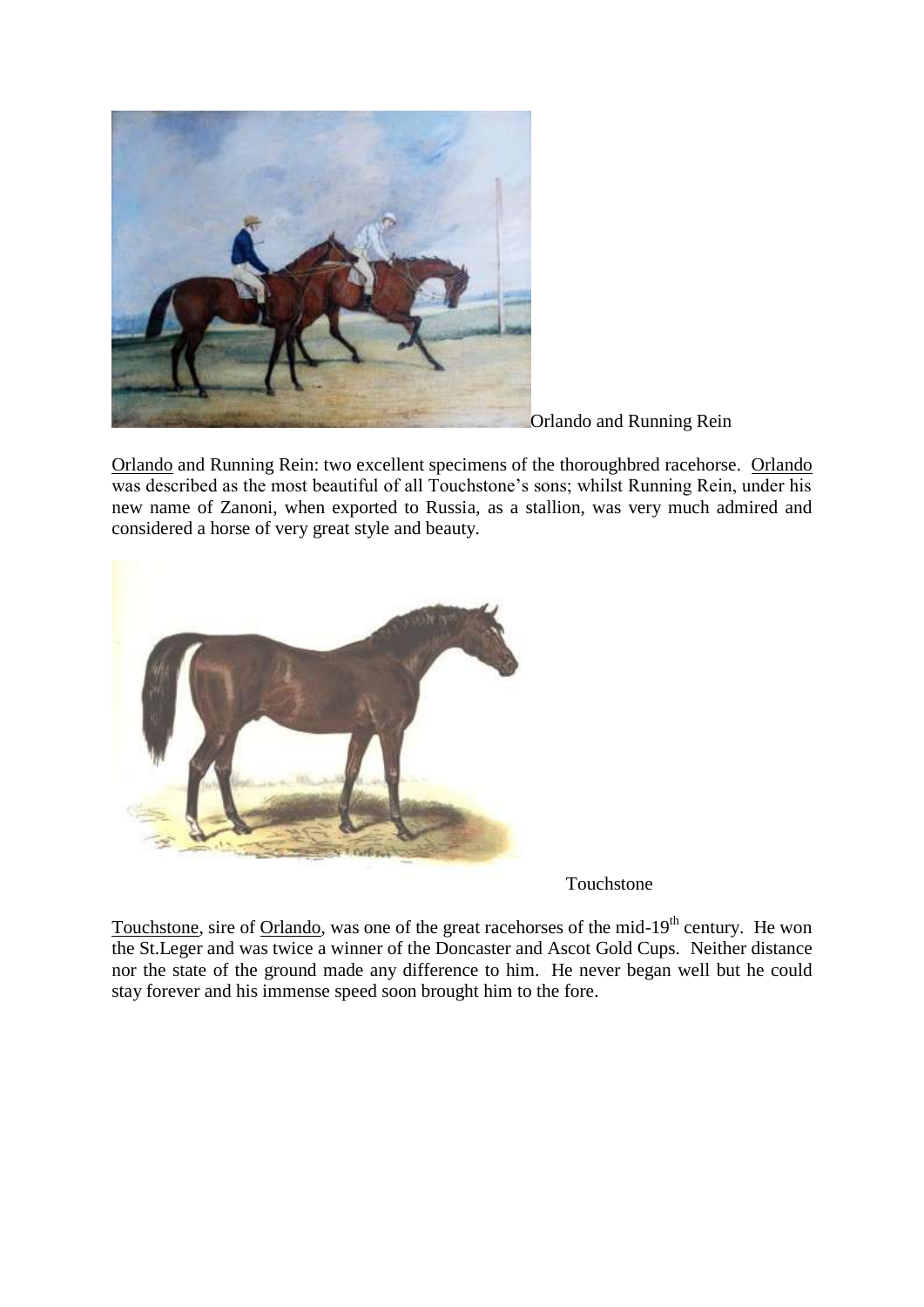

Court of Exchequer

The Court of Exchequer, where the Running Rein Trial took place on 1st and 2nd July 1844.



Baron Alderson

Baron Alderson oversaw the Trial at the Court of Exchequer. He was well versed in racing and had visited John Scott's establishment at Whitewall, Malton. He made a number of amusing quips during the proceedings, but he was an astute lawyer, who was not to be trifled with. He demanded production of the horse, indicating it was a case of horse-stealing, and if he discovered the culprits he would transport them for life.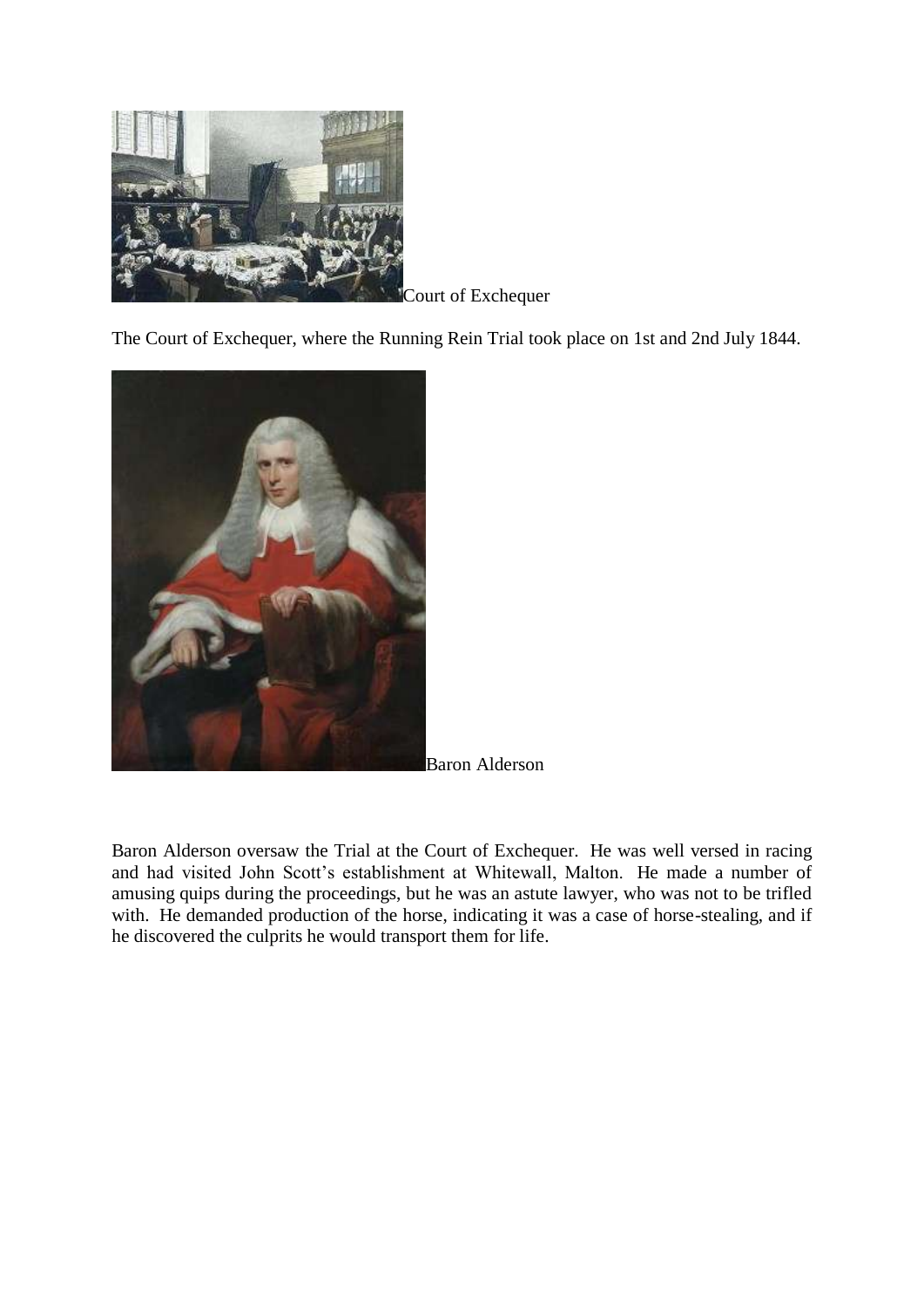

Sir Alexander Cockburn

Sir Alexander Cockburn, who represented Mr.Wood. He made the extraordinary request to Baron Alderson, to remove all the witnesses from the court, especially Lord George Bentinck, whom he considered to be a hostile witness. But the judge refused this as Bentinck had been subpoenaed by the Plaintiff.



Sir Frederick Thesiger

Sir Frederick Thesiger, the Solicitor General, who represented Colonel Peel. In Court he was able to produce the memorandum of agreement between Goodman and Ferguson for the hire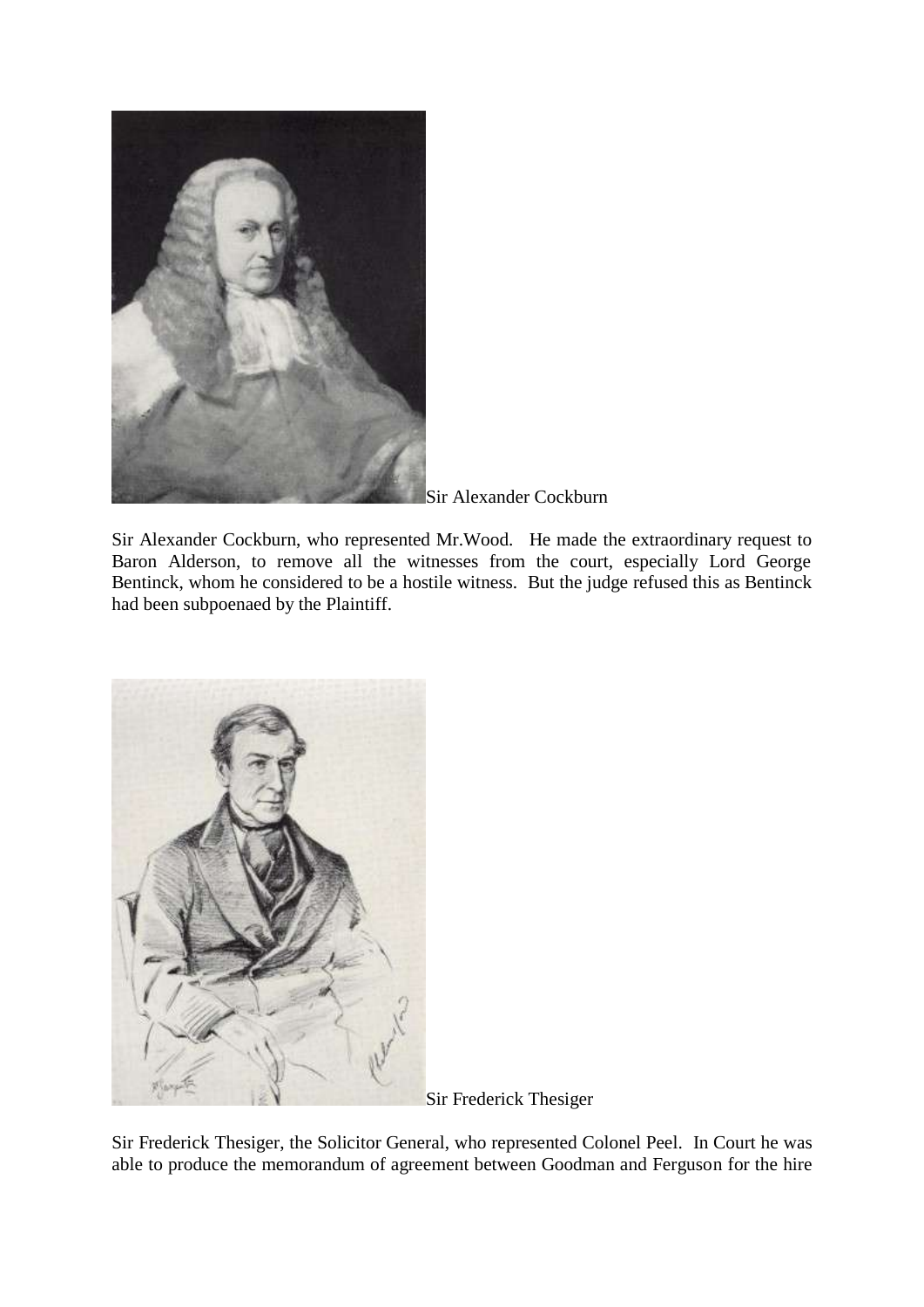of Goneaway, and the metamorphosing dye that Goodman had purchased from Mr.Rossi, to dye Goneaway's leg.



Lord George Bentinck

Lord George Bentinck, who was the real force behind pursuing the Running Rein fraud. Bentinck was seen as a great reformer of the Turf, but in reality his reforms were only for the benefit of making more money. In fact he was little better than the rogues he pursued, although according to his cousin, Charles Greville, he believed he would not commit a deliberate act of dishonesty.

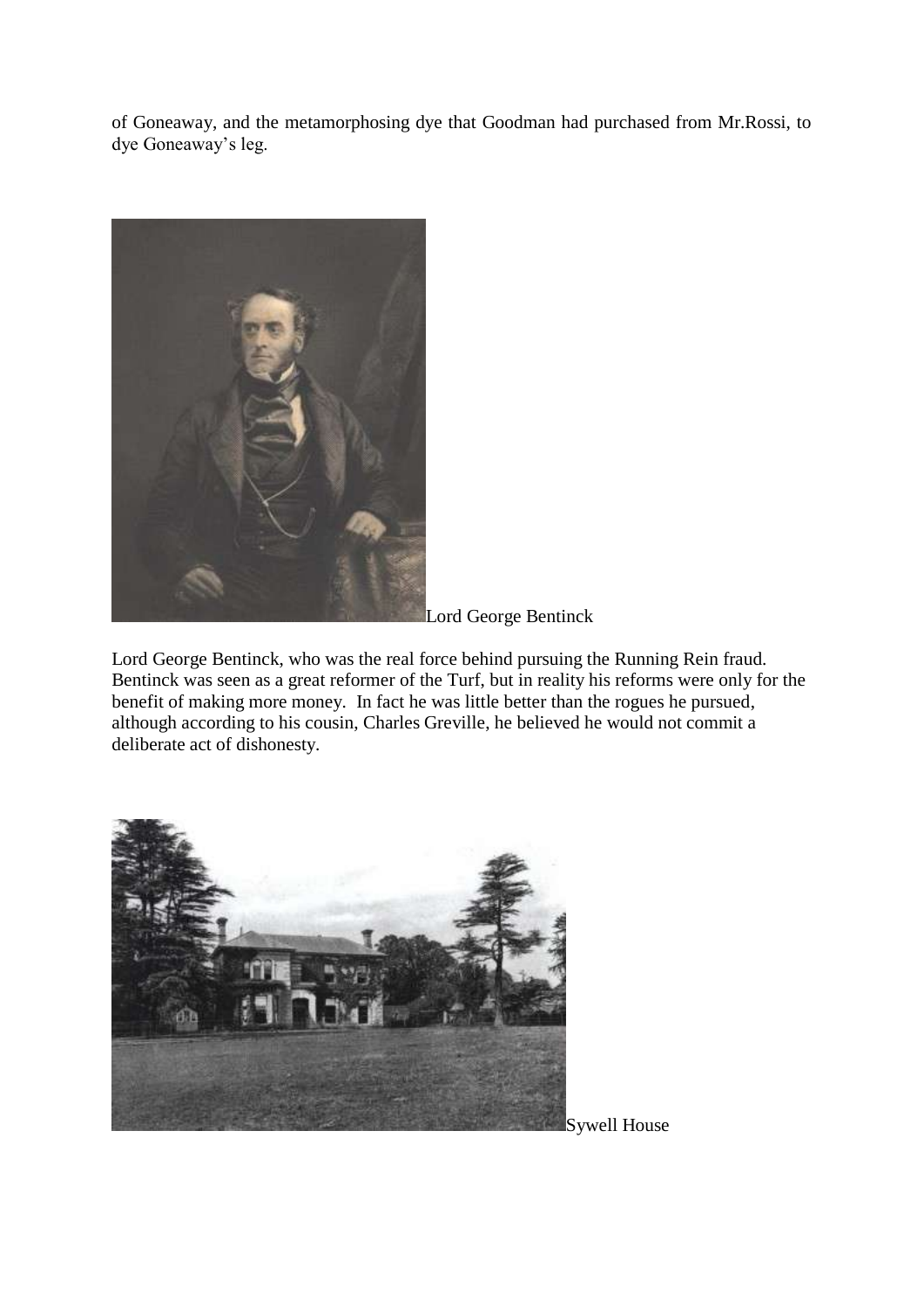[Sywell House,](http://www.bloodlines.net/TB/Breeders/Photos/SywellHouse/SywellHouse.htm) Northamptonshire, where George Worley farmed 369 acres of land. The construction of the house indicates it was originally built in medieval times, with Georgian and Victorian additions.



The paddock at Sywell House

The paddock at Sywell House, where the Gladiator colt (Maccabeus) was probably kept during his stay with George Worley. Worley was in debt to Henry Higgins for a few pounds and agreed to keep the Gladiator colt (Maccabeus) in his paddock to liquidate the debt.



Church Lane, Sywell

The lane passing Sywell House. Legend has it that the ghost of Maccabeus is said to haunt the lane; one version even going to the lengths that he is said to be pulling a cart in ignomy, with his head held in shame. A lovely story to fit this notorious episode in Turf history, but, of course, completely untrue.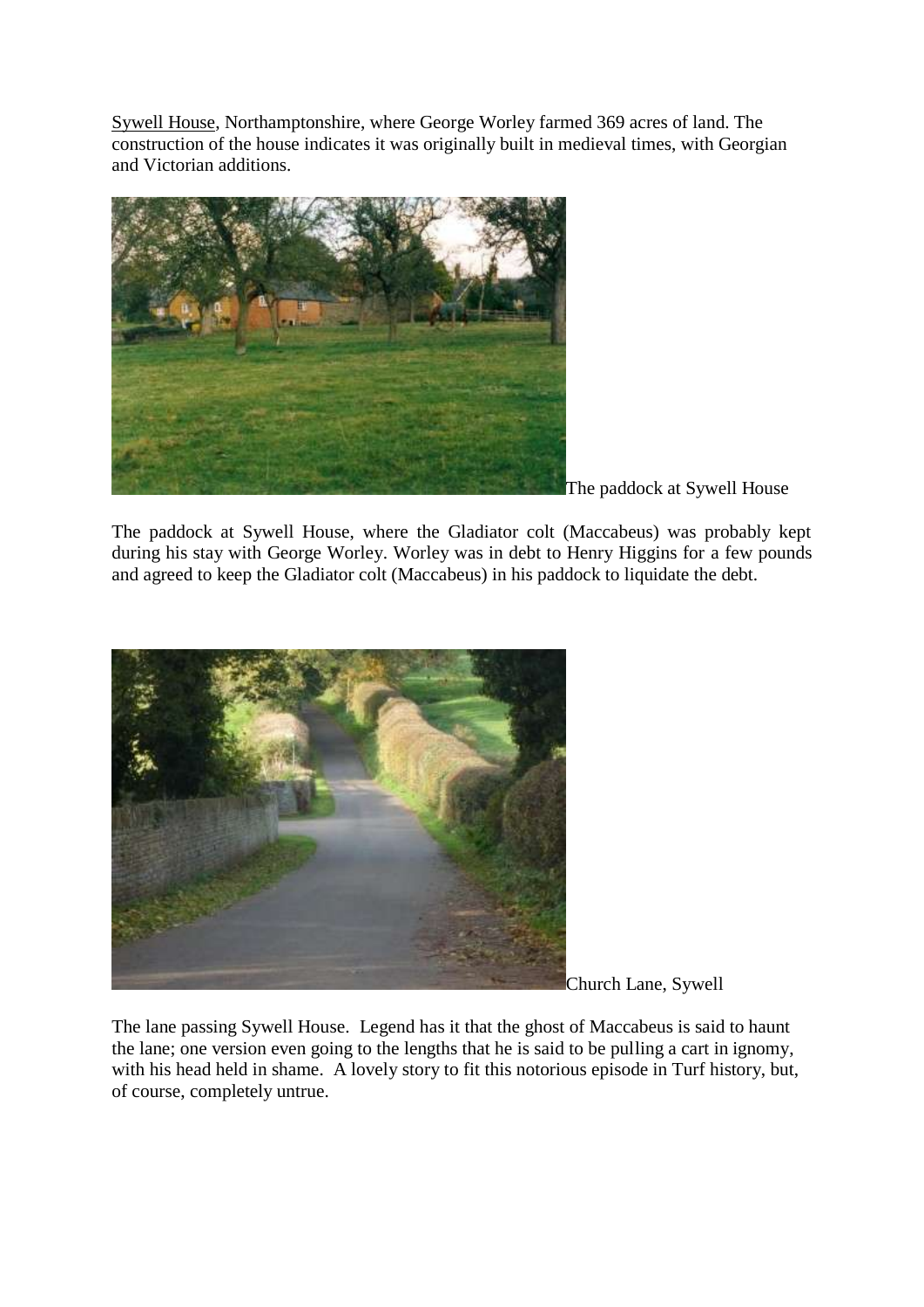

Vigo Cottage, Northampton, where Henry Higgins lived with his two cousins, William and John Knight Higgins. Vigo Cottage was at the first bend on the Bedford Road facing Becket's Park, Northampton.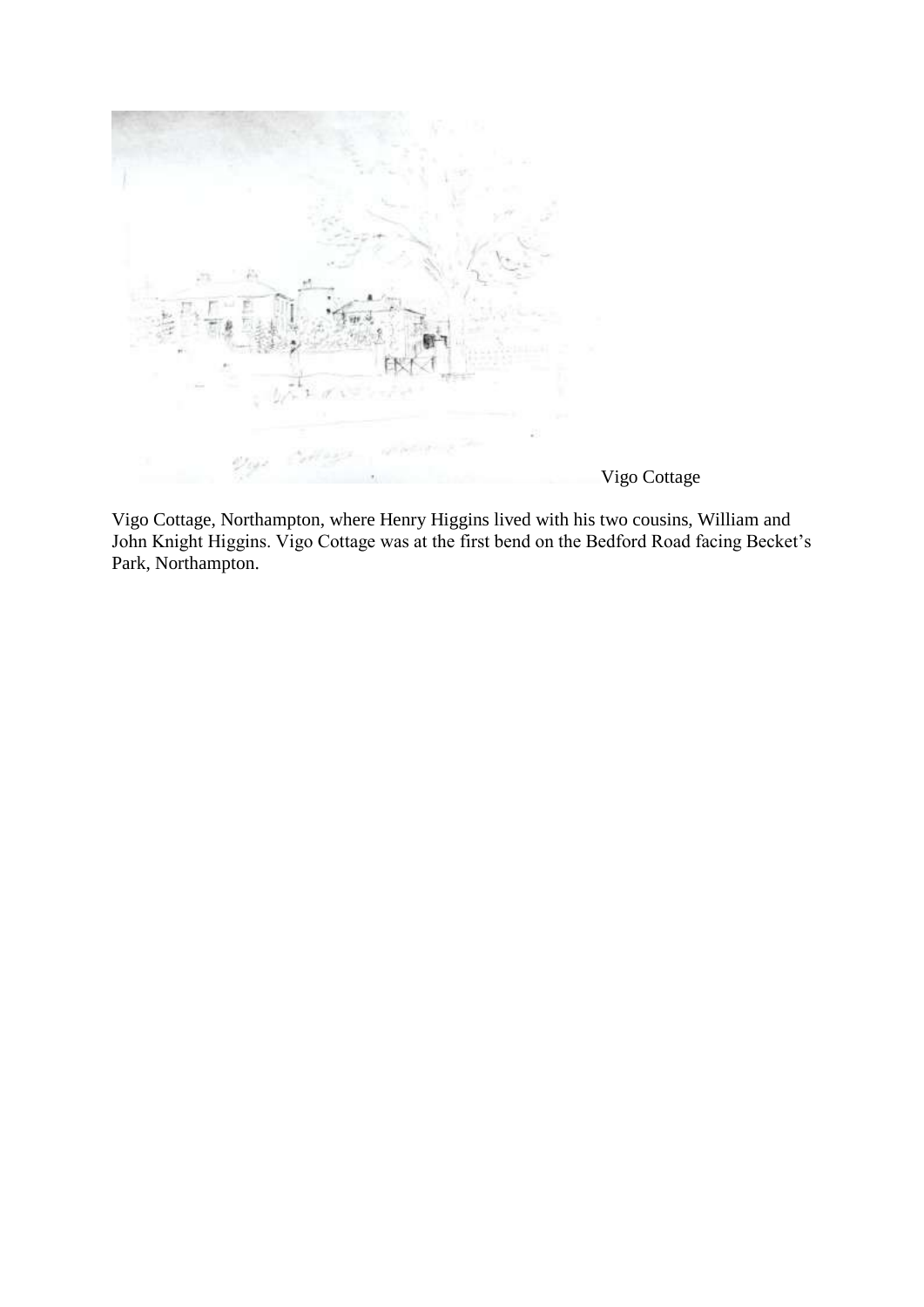### $(x)$

That the Stewards of the Jockey Club fhall ap-The Summals point forms proper perfon to exa-The Stream's mine every colt or filly, being of the<br>form to examine age of two, three, or four years, at<br>the age of years the ending Poft, immediately after<br>the age of years the finite may colt or<br>forget, Ec. filly fhall f Sweeptlakes, or Subfcription, at Newmarket, and the faid appointed perfon is to fign a certificate of fuch examination, and his opinion thereupon, which certificate is to be hung up before eight o'clock the evening of the fild day of running, in the coffee-houfe at Newmarket.--But for all Plates, Matches, Subferiptions, or Sweeptlakes, where the colt or filly in required to be thewn before running, the examinafhewing them, and the certificate of the perfon appointed fhall immediately, in like manner, be fixed up in the coffee-toom at Newmarket.

That the bours of flurting fhall be fixed up in That the bours of the coffee-houfe by eight  $o$ 'elock in<br>  $Time of$  flart, the corning preceding the day of<br>  $ing$ , and furfait the evening; and it is expected that<br>
on neglect,  $Ge$ , running; and it is expected that<br>
on neglect, Club. It is alfo expected, that every groom will attend to the regulations and orders which the Stewards of the Jockey Club may give, relative to the prefervation of the courfe and exercite-ground

That no perfon do borrow or hire any horfe That no period do belonging to his approved<br>Near to berrow confederate, to run in a private<br>borier EC- for trial, without entering the name of<br>trial, without find, without entering the name of<br>trial, without inch horfe, be confederates. room

#### $($   $\frac{1}{2}x$   $)$

room at Newmarket ; and no perfons to be deemed confederates, who do not fubfcribe this article as fuch.

That all difputes relative to racing at Newmarket finil, for the future, he de- Diffusive foco to termined by the three Stewards, bedeermined. and two referees to be chofen by be determined, Stewards prefent, they are to fix upon a third perfon in lieu of the abient Steward.

That if for any Sweepflakes or Subfeription, the two firft horfes thall come in to near When the judge together, that the judge fhall not cannot decide a be able to decide which won, those Sweepflakes, er two horfes fhall run for foch prize<br>over again, after the laft Match one<br>best shorter Subfeription, the two first horfesto the fame day; the other horfes which flarted for fuch Sweepflukes run aver again. or Subfeription, thall be deemed loters, and entitled to their refpective places, as if the race had been finally determined the firft time,

That all betts determined by one event fhall be fubject (as before agreed) to any *Single and deu*-compromite made by the principals, *Single and deu*-<br>and paid in proportion to fuch com-

and paid in proportion to fuch compromife; but that all double betts fliall, for the future (to prevent the frequent difputes which have arifen) be confidered as play or psy betts.

 $d$ 

When any Match or Sweepflakes fhall be made, and an particular weight (pecified, the harfer, &c. thall carry eight<br>fone, feven pounds each. And if<br>any weight is given, the highelt<br>weight is given, the highelt<br>weight is, by this refolution, fixed<br>at eight flope, feven at eight flone, feren pounds.

The weight 8A. 716, when not fpecified, and when weight is given,

No.

Rule relating to the examination of the age of young horses

Rule relating to the examination of the age of young horses. The Stewards were obviously unaware of this rule. Had they been so they could have insisted Goodman allow Running Rein to be examined at the Houghton inquiry, following his win in the Fifty Pound Plate; and the subsequent fraud would never have taken place. (Courtesy of Weatherbys)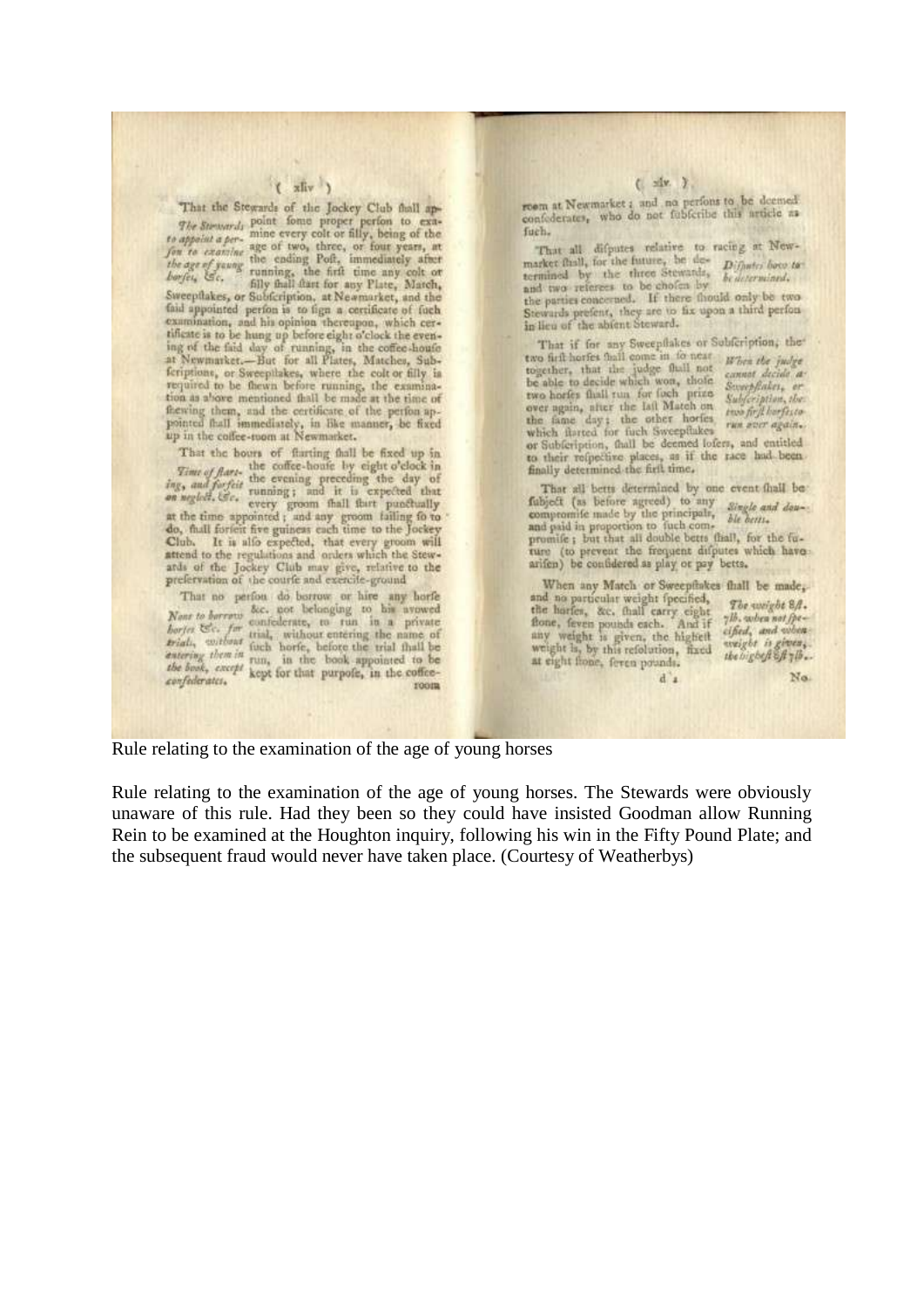

Count Branicki, who imported Zanoni (ex Maccabeus) into Russia. He had a vast stud, with approximately 700 mares.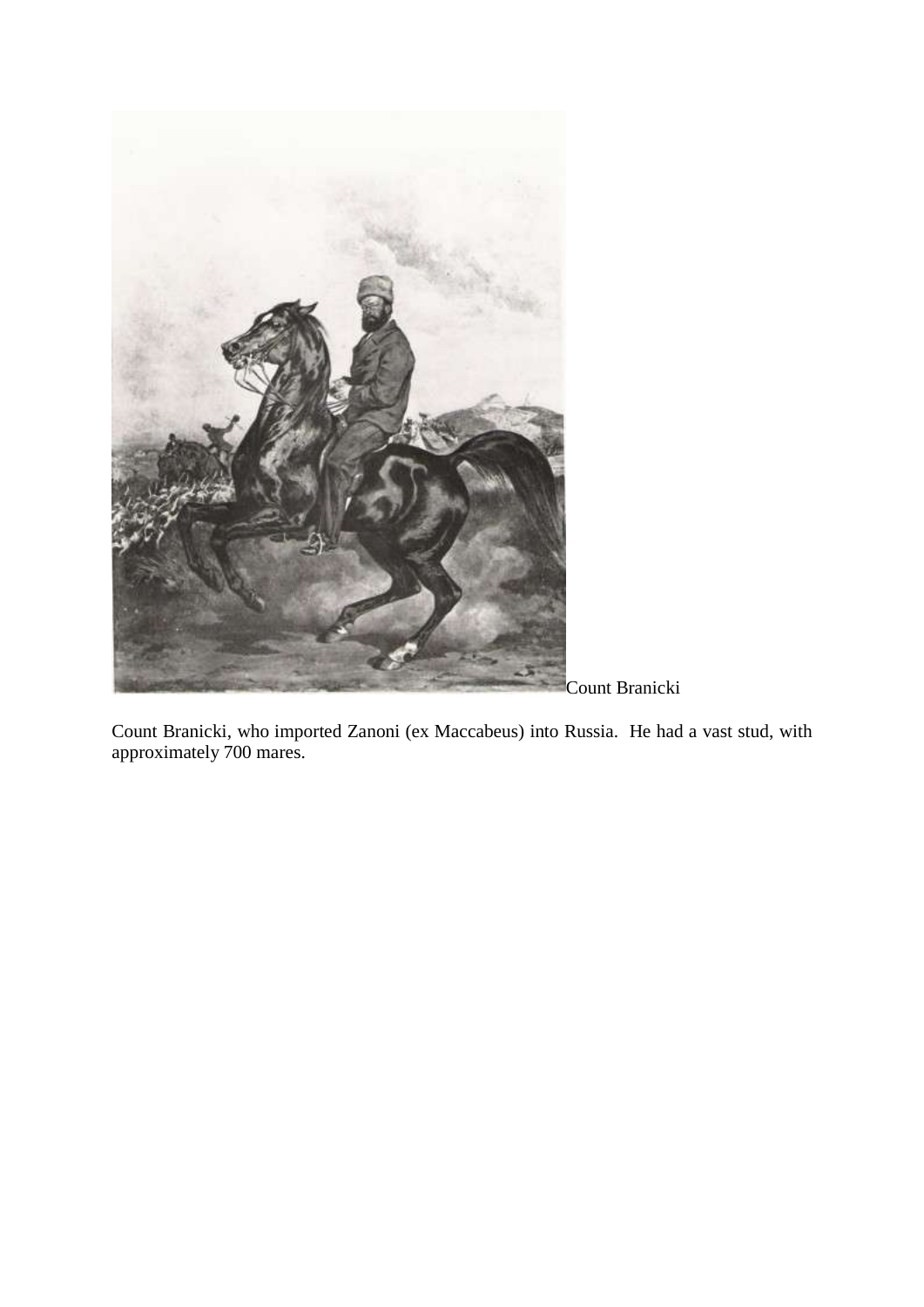

Nat Flatman

Elnathan "Nat" Flatman, who rode Orlando to eventual victory in the Derby. Nat joined William Cooper's stable at the age of fifteen, riding his first winner at the age of nineteen and his last at forty-nine. He was leading jockey from 1846 to 1852. Nat was described as the most faithful and honest servant, always riding scrupulously to orders.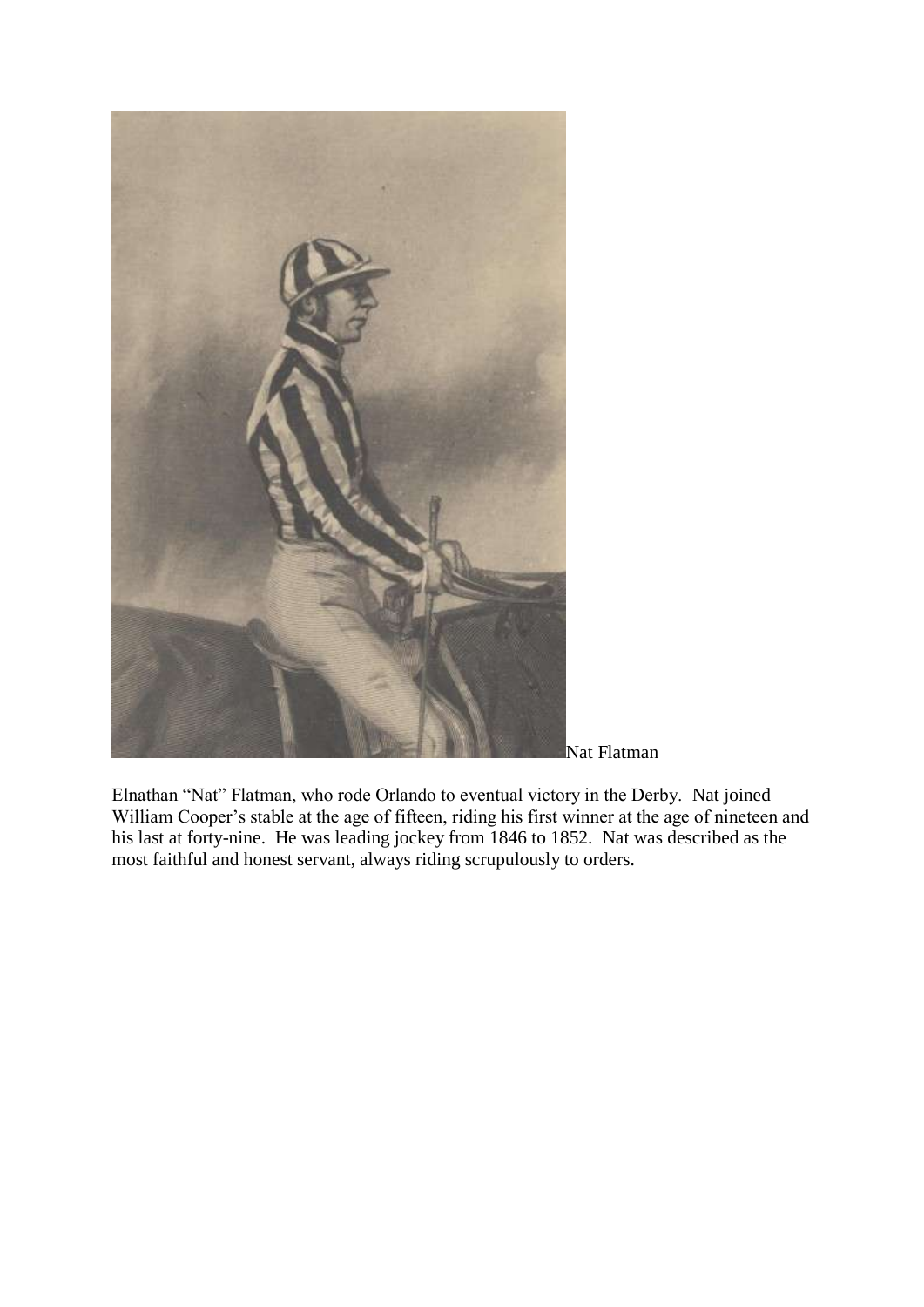

Flatman's Grave

Nat Flatman's grave in All Saint's Churchyard, Newmarket. To the rear lies the grave of Patrick Connoly who won the Derby in 1834 on Plenipotentiary, and in 1841 on Coronation.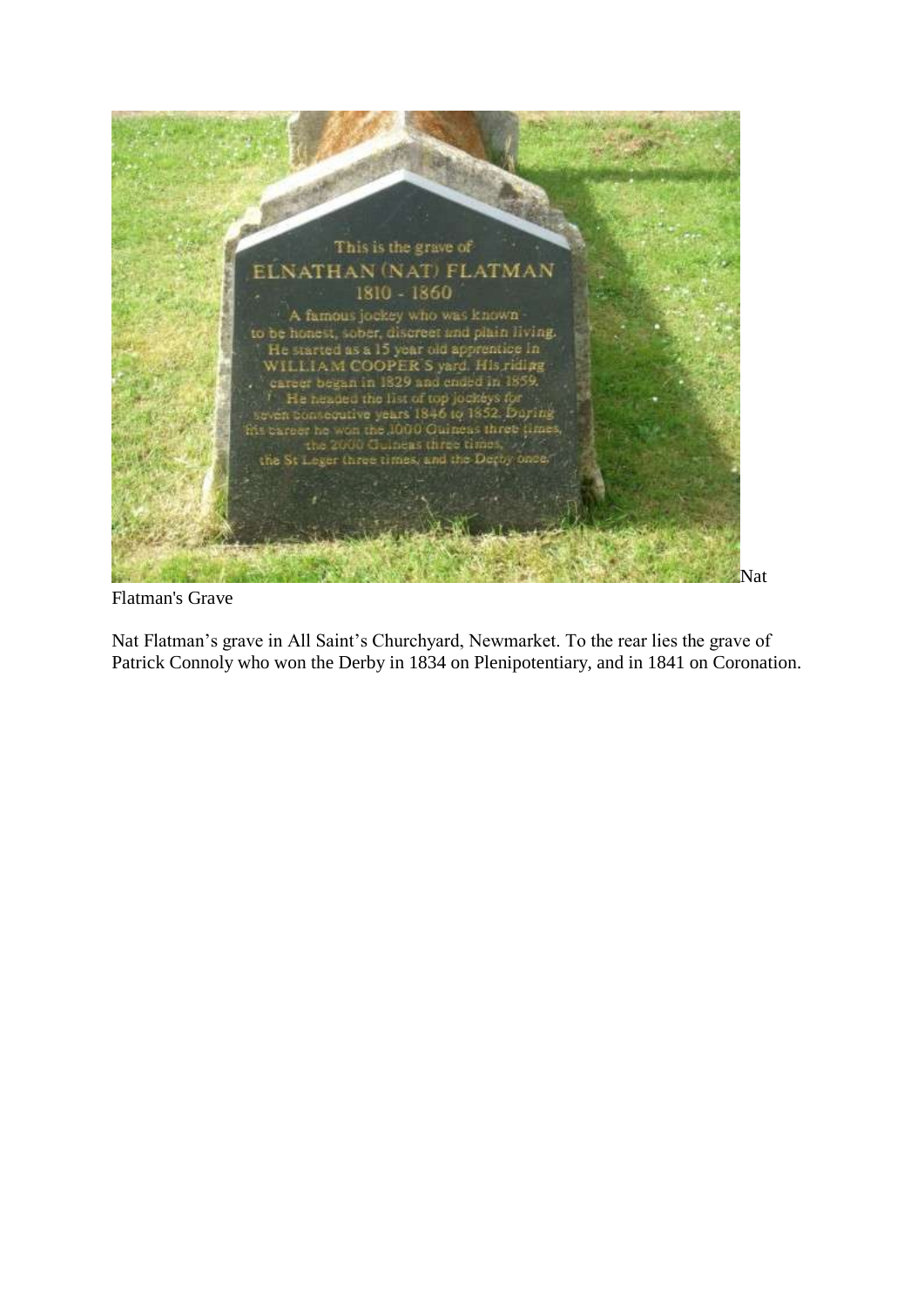

Lodge Stables

Priam Lodge Stables, on Burgh Heath Road, Epsom, in the mid 1890's – around fifty years on from when Running Rein was trained here by William Smith.

### **Review**

A Shropshire author is to explain for the first time the complete story of the greatest scandal ever to fall on the world's most important horse race, The Epsom Derby, in a new book to be released in June this year.

Racing historian, Tony Byles from Madeley, Shropshire, uncovers new evidence to provide the complete story of how the 1844 Epsom Derby came to be regarded as the most infamous racing scandal of all time in his book, *In Search of Running Rein – The Amazing Fraud of the 1844 Derby*. While The Sport of Kings has been plagued by corruption since its birth, no other scandal before or since has matched The Amazing Fraud of the 1844 Epsom Derby for audacity or infamy.

Byles explains how the racing world was duped when the race, eligible for three-year-old horses only, was won by a four-year-old horse - and therefore far stronger than its competitors – in a criminal scheme of creating an imposter thoroughbred, a four-year-old which would masquerade as a three-year-old. The conspirators sought to make a vast profit on the crime by betting on the four-year-old, a horse by the name of Maccabeus, who would act as an imposter for the genuine three-year-old, Running Rein.

The book uncovers the plot behind the event and how the conspirators would hide behind a patsy who would actually own the four-year-old in name to minimise their implication should their audacious plan fail. Byles brings to life the excitement of the race itself while the